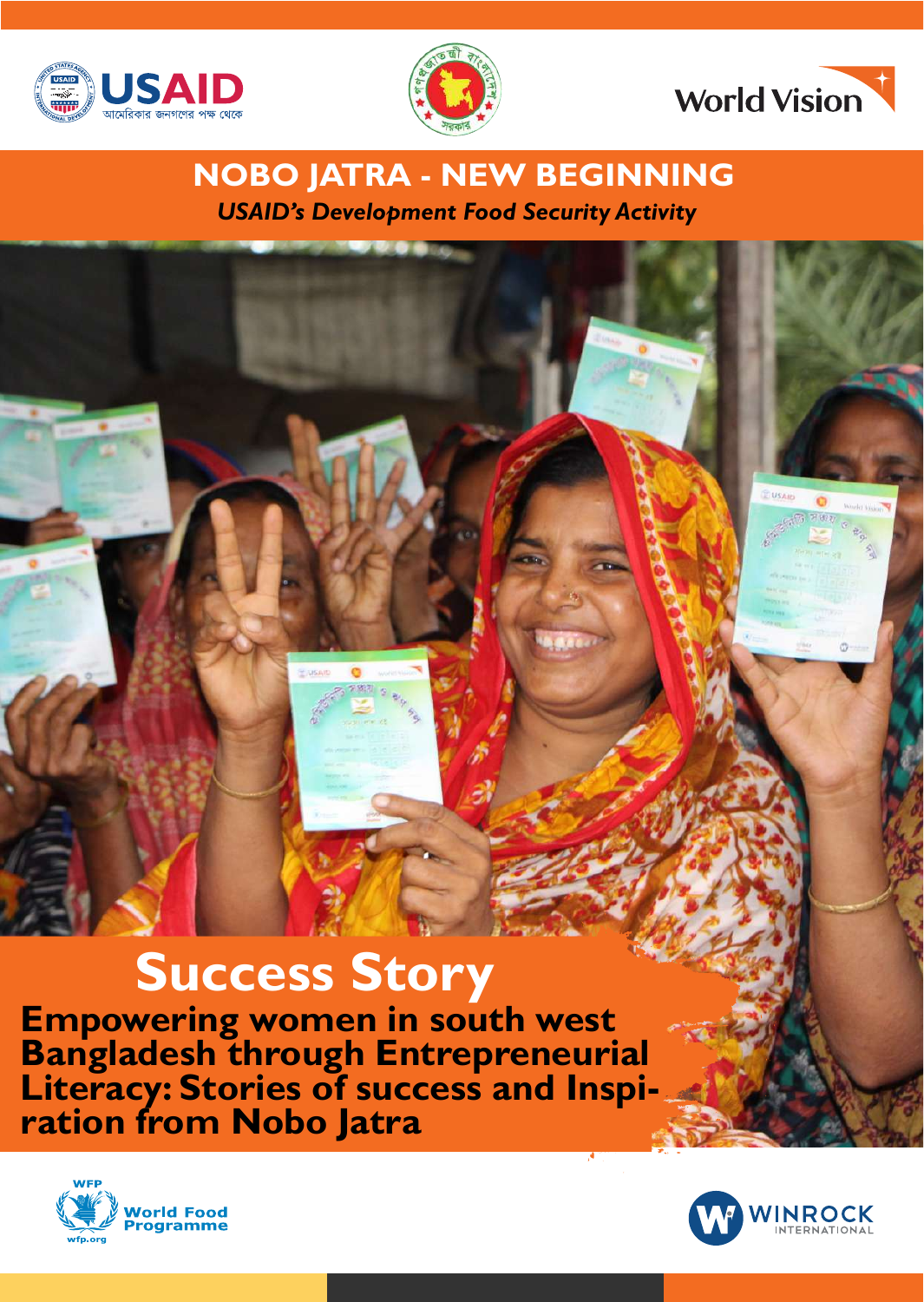

#### **Introduction**

Although Bangladesh has experienced a steady decline in absolute poverty rates, it is still struggling to reduce the number of people living in extreme poverty . This is particularly true of regions with high economic and climatic vulnerability, including Nobo Jatra working areas in south west Bangladesh (Dacope and Koyra Upazila of Khulna District and Shyamnagar and Kaliganj Upazila of Satkhira District), where 25-34% of households live below the lower poverty line .

Against this background, to address pervasive extreme poverty, 'Nobo Jatra-New Beginning'-a USAID development food security activity, implements a sequential 24 month Ultra-Poor Graduation cycle targeting 14,000 women in extreme poverty. The Ultra Poor Graduation cycle is designed around 9 months of entrepreneurial literacy training, income generating activities (IGA) selection and implementation training with monthly compensation and a cash grant of BDT.15,000 (\$188) as start-up capital along with participation in Community Savings and Lending Groups (CSLGs).

#### **Nobo Jatra's approach**

Nobo Jatra's journey to 'empower women through entrepreneurial literacy' starts with an intensive 9 month entrepreneurial literacy module. 14,000 women in extreme poverty were selected and commenced a deeply contextualized literacy training module comprising of: skills, rules and activities about basic literacy, IGA selection, business plan, entrepreneurship development, life skill base education and confidence building education to build and increase participant's confidence level. The participants' performance in each module was assessed based on a standard assessment tool linked to each module and progression to each subsequent module was proceeded based on a minimum achievement of 60 percent in the assessment. Remarkably, despite no formal education in schools, 93% of the women consistently scored 60% or higher in tests.

Further, to compensate for the costs associated with participation in the entrepreneurial literacy training activities, Nobo Jatra provides each participant with

BDT 1,000 (\$12.50) per month while they actively participate in the literacy training. These cash transfers are provided digitally via an e wallet linked to a mobile phone SIM – thus ensuring longer term financial inclusion for the women – and are also intended as cash replacement for the lost income from not engaging in daily wage labor or seasonal migration. To further promote nutrition objectives into these ultra-poor women's household, 62% of participants were facilitated to establish household kitchen gardens growing bottle gourd, bitter gourd, cabbage, cauliflower, eggplant, spinach to improve daily nutritional food intake. All household gardens had yields of 2-3 types of vegetables and 65% of the established gardens produced year-round vegetables for household consumption.

The Entrepreneurial Literacy training facilitators were recruited locally with the aim to empower local youth and six-days Training of Trainers (ToTs) were provided on how to conduct the literacy training. To maximize women's equitable participation, 722 child care corners were also established in Entrepreneurial Literacy centers - creating a safe environment for children whilst mothers can participate in the sessions with citing a sense of relief, ability to concentrate to a greater degree and an increased incentive to participate knowing that children will be occupied during sessions. The literacy training also linked to other aspects of learning and development, such as maternal and child health and nutrition, water and sanitation, disaster risk reduction, skills and employment as well as gender equity and empowerment.



Additionally, training on Income Generation Activities (IGA) based on local context was provided based on which the participants developed 2 business plans against their selected IGAs. Through a systematic digitalized process, cash grant support of BDT15,000 (\$188) was provided through e-money transfer to participants to start their planned IGA and subsequently, intensive mentoring support for IGA implementation and skill development to establish IGA and establish a profitable business such as village level grocery shops, tailoring etc. .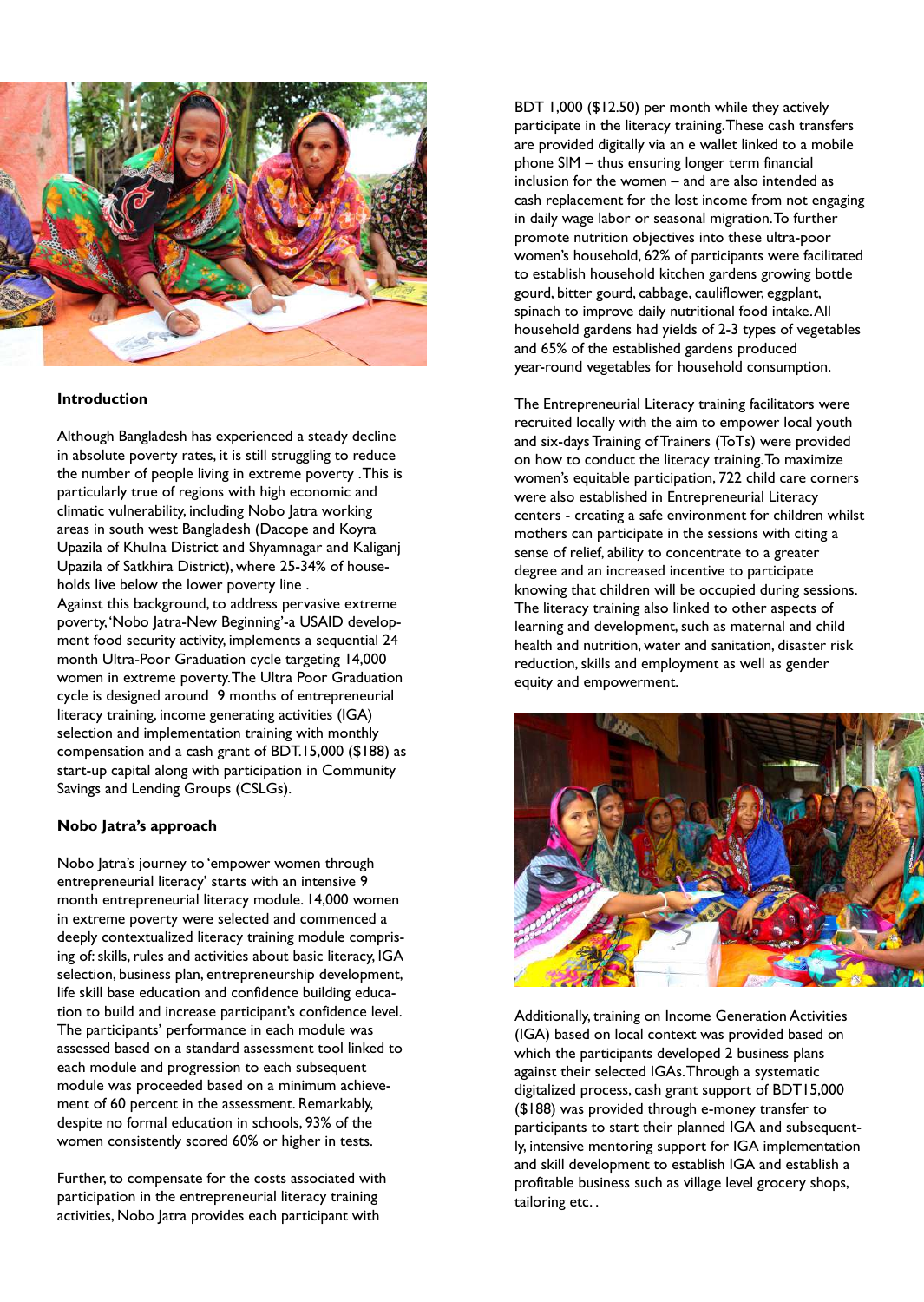Additionally, keeping in mind the sustainability and to increase financial resiliency of extreme poor women, Nobo Jatra has leveraged World Vision's savings group model and established 650 'Village Savings and Loan Association (VSLA)' groups with 13,831 participants. Seeking to maximize on women's leadership potential and build capacity to serve as confident and knowledgeable leaders within savings groups, 2,210 women have received leadership training and 60 Village Agents trained to support VSLA group management in the long term. These groups are self-managed with 100% custodian of group members.

#### **Impact:**

The results of entrepreneurial literacy training are compelling, Till date, 12,975 women's have successfully completed the 9 months module. Incredibly, an assessment has shown that households' productive assets have increased by 34% and the average value of productive assets increased stands at \$58. 86% are using a safe drinking water source and 56% were found to use a sanitary latrine. 100% of households are saving regularly, with the average saving for each household standing at \$24. Average income of households stands at \$54 per month, compared to a baseline value of \$38 per month. This shows that, these ultra-poor participants have seen an increase of 42% in their monthly income – a considerable rise considering that participants are women, often widows or those that are destitute, who are from the lowest subset of the extreme poor, typically subsisting on below \$1.90 per day. 100% of households had household level disaster preparedness plans that they were following, had no instance of child marriage in the household and were sending school aged children to school.

Furthermore, the total equity of the VSLA groups is BDT 13,678,900 (\$163,291) and the value of outstanding loans was BDT10,256,121 (\$122,432). Participants used loans for Income Generating Activity inputs or asset purchase to increase diversification of their income sources (53%), children's education (18%) and health care (29%).

#### **Testimonies:**

*"Before I used to work as a day labourer. Today I earn \$42 per month from my tailoring business, \$20 from my vegetable selling business and I also have two goats. My daughter, Mohona, is 7 and attends school every day. Before, Mohona and I existed from day to day. Today we have three sources of income, a clean latrine and access to safe drinking water.. We have dignity and we can survive.'* 

*Nasima, Ultra Poor Graduation participant Koyra sub district, south west Bangladesh.*

*"I am grateful to Nobo Jatra t. Because, before that I could not understand what can I do and what's my future. Now I have a dream to grow my business by developing business plan and IGA development training, and use our savings and loan options. I want to become an entrepreneur and would also like to educate my child so that my child may establish in the society with dignity, out of poverty and child marriage will not be happened as like me. Now I am very happy. I can support to my father and mother also."* 

*Sheuli Bug- A ultra-poor graduation participant in Dacope Upazila.*

j.

*"I had no idea about business, I don't have any education and I felt that my future was in darkness. But after joining the Ultra Poor Graduation Program - I am confident that I can also do something for my daughter. I am very happy in my present situation. I don't have any worry about my daughter's education."*

*Nasima- A ultra-poor graduation participant in Koyra Upazila.*

In demonstration to the ownership of savings process, as the project kept all relevant items (i.e. cash box, books, locks, keys, etc) in the possession of the women, this built their confidence and autonomy since they were essentially in charge.

*"We are custodians of our [own] money"*

*A ultra-poor graduation participant in Kaliganj*